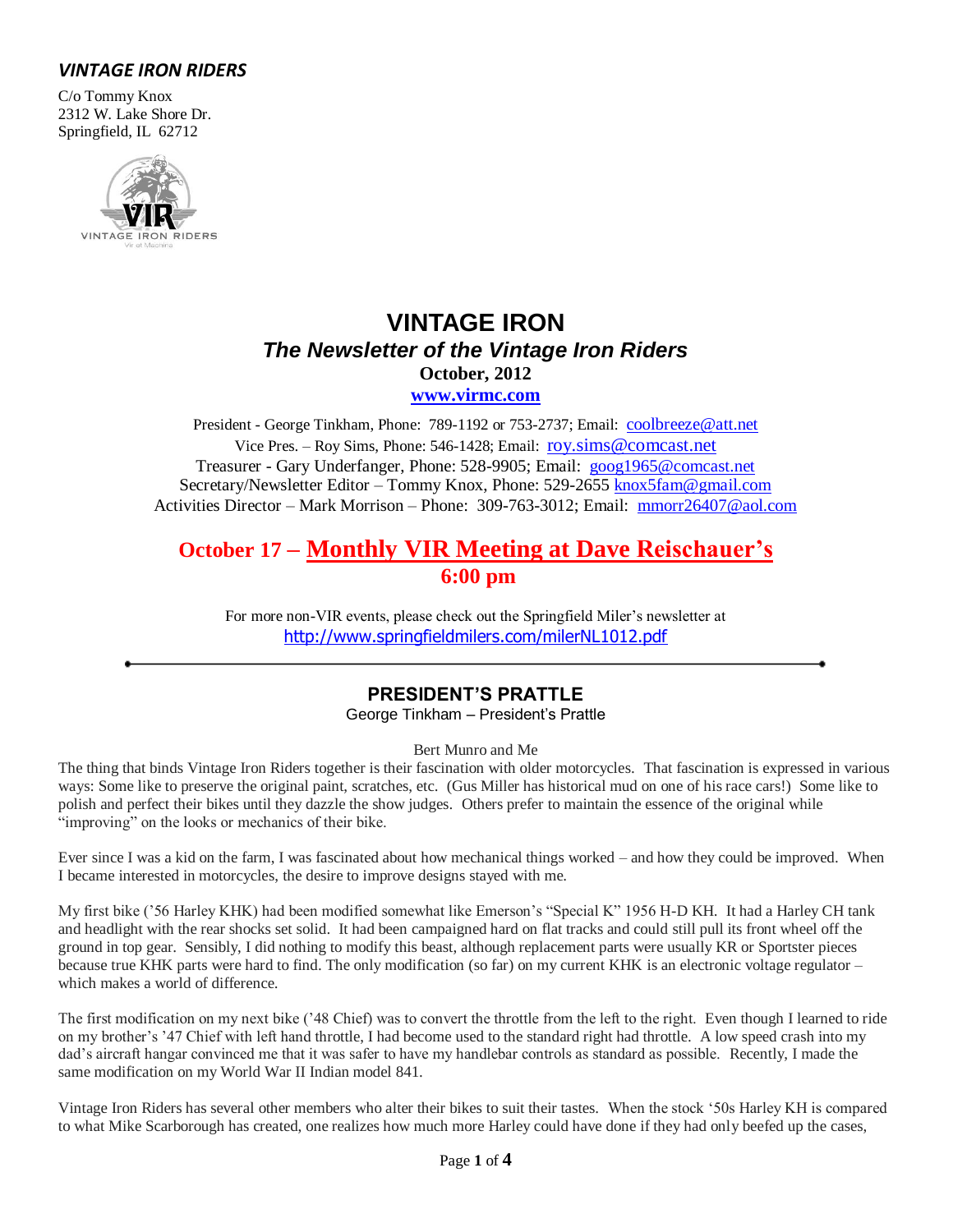used a CV carburetor, put in hotter cams, removed metal that was not needed, etc. Kenny Miller seems to be constantly tweaking his '47 Chief to increase power, reliable starting, etc. Harvey Tapscott's K model Harley is about as close to a street legal antique dirt tracker as one can get. It is fun to see what modern improvements can be made to an old design like the flathead engine.

The most impressive upgrade to a flathead was done by New Zealander Burt Munro when he turned his 1920 Indian Scout into "The World's Fastest Indian." He not only punched out the original 600cc engine to 950cc, but fabricated a set of overhead valve heads for it and added other modifications that enabled it to run *way* over 200mph.

There is no way my minor modifications equate to what Bert Munro (or Mike S., Kenny, Harvey, Emerson, etc.) have done with their motorcycles. The concept, however, is the same: take a fine old machine and make it better. Whenever, I remove an original piece, it is carefully stored – and no permanent changes (welding, cutting, etc.) are done to the bike itself. This preserves history and makes a historic artifact more accessible to the public. After all, a motorcycle is a creature best observed in its natural environment, whether carving up back roads or pulling into a "bike night" gathering at a local business. Whether you "like to keep it pure" or you want your bike to be all that modern technology will let it be, the important thing is that you enjoy it, and – while you are at it – show it to the world every now and then.

## **ACTIVITIES**

## **Oct. 17 Regular Monthly Meeting (Wiener Roast @ Dave Reischauer's)**

| Nov. 18 | Swap Meet in Boone County, IN (European & Jap Bikes) Contact M. Morrison |
|---------|--------------------------------------------------------------------------|
|---------|--------------------------------------------------------------------------|

Nov. 25 Sid Wood Memorial Run, Springfield, IL

# **Ride to Ron's**

The 2012 Ride to Ron's (R2R) will go down in the books as one of the best weekends of our riding season. Fifteen riders left Denny's parking lot on a pleasant Saturday morn to a blue sky, light winds, and the smell of motor oil. We stopped off at Harvey Tapscott's where we were hospitably treated to refreshments and Harvey's amazing collection of vintage motorcycles and all things motorized.

Our next stop, for lunch, was Lewiston and a pork tenderloin sandwich so big, most people shared. Back on the bikes with the temperature now a pleasant 74 degrees, we wound through twisty blacktops to Roseville, IL where we saw a wonderful collection of Harley-Davidsons owned by Bill Bayne. Fifteen miles later, we rolled onto Ron Tinkham's farm road where we set up camp and enjoyed a few cocktails and a few black powder explosives. Ron Tinkham served up chili, bratwurst, baked beans, and a great breakfast. Touring his unbelievable collection of motorcycles Sunday morning was a hi-light for many of the riders.

Heading home on Sunday morning, we stopped at a scenic overlook on the Spoon River for the group photo below. It was a great weekend.

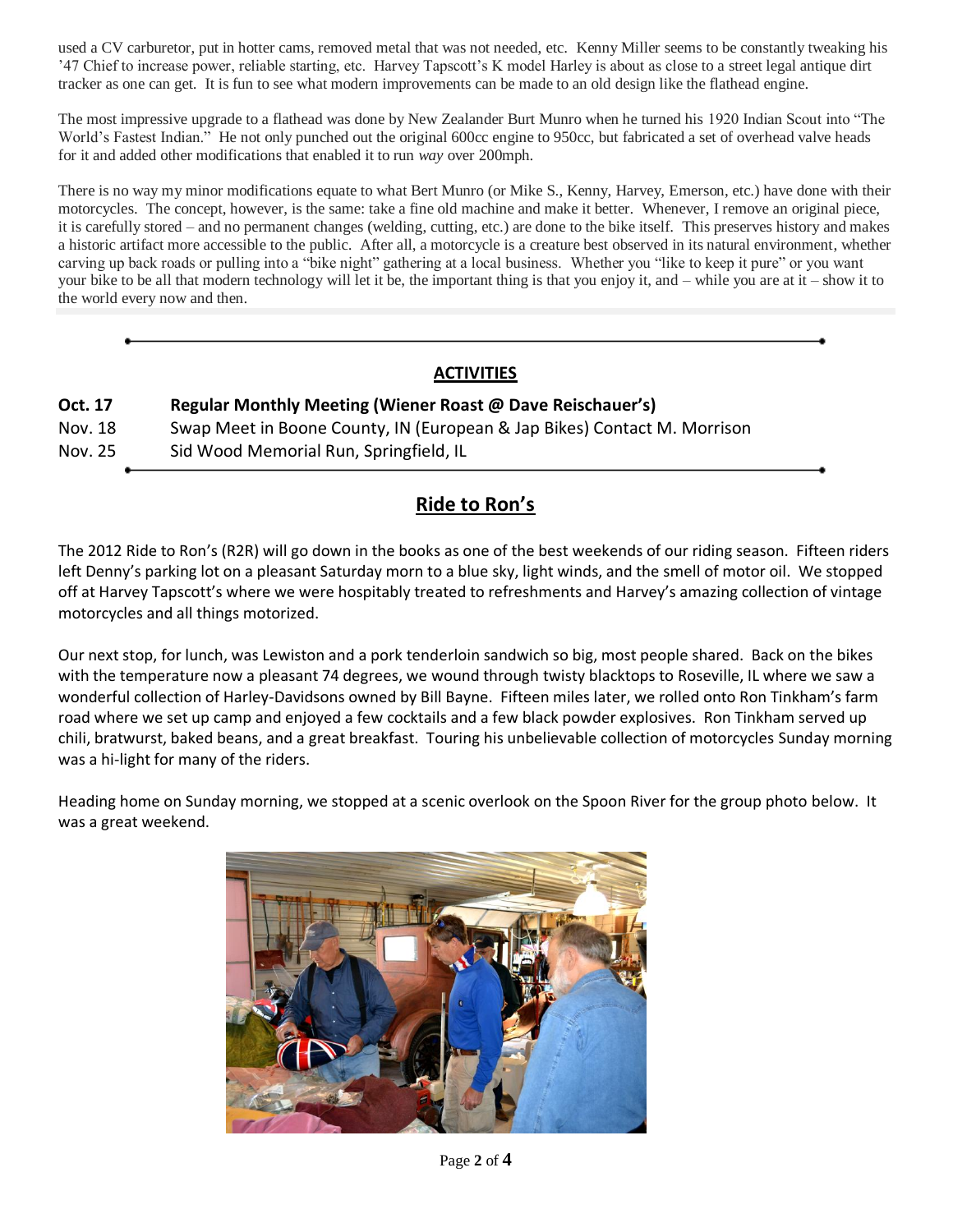Duncan Point



L-R: George Tinkham, Tommy Knox, Chris Karkut, Ron Cassen, John Anderson, Greg Butler, Cuyler Coleman, Joe Pitchford, and Frank Darnell

### **Wiener Roast**

Our October monthly meeting will be at Dave and Patty Reischauer's property, south of Virden, IL on Wed. October 17 at 6:30 pm. Spouses are invited to attend.

Dinner begins at 6:00 pm. The club is providing meat and Goog's"world-famous" chili. Members are encouraged to bring a dish to share and utensils to cook their hotdogs. Bring your own beverage.

From Springfield, take Route 4 to Virden. Go about 1 1/2 miles out of Virden on route 4 (south) and make 1st right (west) Finney road. You will be going west and take second left which is Seifert road. You are now going south, drive about 2 miles and you will come to a corner that turns west. Property is on that corner, there is a wood fence there and bushes drive back there. A sign will be up. Dave Reischauer [217-414-5359](tel:217-414-5359)

A group of members who are riding their motorcycles are meeting at the Route 66 Conference Center at 5:00 pm.

### **VIR Annual Christmas Party**

Plans are being formulated for our annual Christmas party that will be held on December 19. Once again we will have motorcyclethemed gifts with an expanded social time before a less complicated dining experience this year. More info as it becomes available.

### **You Are Invited**

Club member, Joe Millburg, is throwing himself a  $60<sup>th</sup>$  birthday party on Friday, October 26 in Morrisonville, IL. Details: time 6:00, place Bullard Building, 311 S. 6th Morrisonville Illinois 52346. Cash bar, eating at 6:30, band starts at 8:00, costume contest with cash prizes. RSVP 494-8993.

> **For Sale** 1968 Yamaha AS1 125 cc street bike. 2,200 miles. Contact Donna Yost 529-2736 \$2,300.00